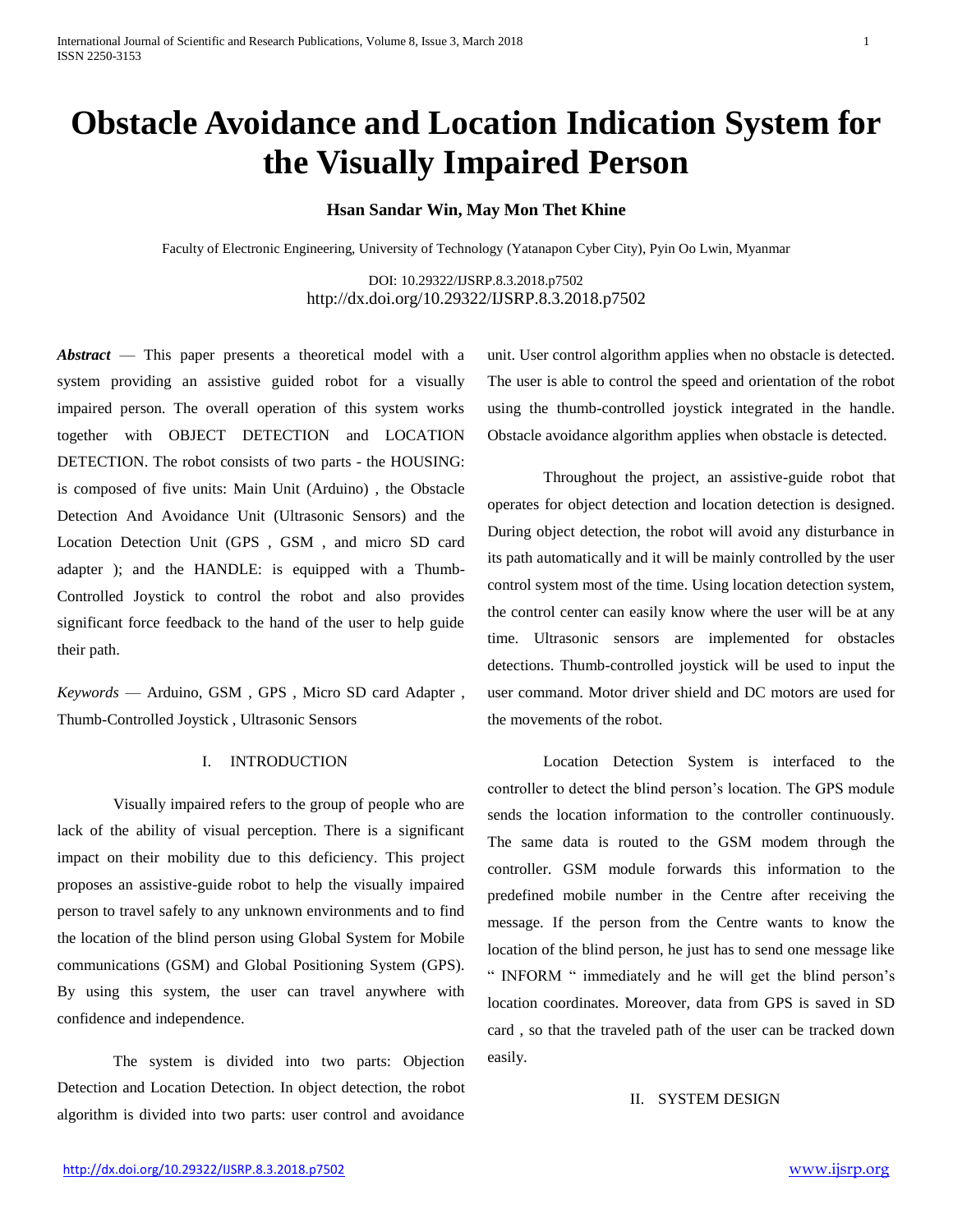Arduino is used as a main board of the robot , which is interfaced with all the components used for the robot. The components used for Object Detection are : thumb-controlled joystick for user control , ultrasonic sensors for obstacle avoidance , speaker for warning alert , and motor driver module with two DC motors for speed and orientation.



Fig 1.An Assistive Guided Robot System

In order to operate location detection system, GPS , GSM and Micro SD card adapter are needed.

## III. SOFTWARE DESIGN

As soon as the system starts, the distances are acquired from each sensor, and if the distance from the front sensor is less than or equal the 60 cm that is assigned, the obstacle avoidance will be performed. If not, the user will continuously control the assistive robot using thumb-controlled joystick.



#### Fig 2. Overall Flow Chart of Object Detection System

Whenever no obstacle is found, the system will be in standby mode and controlled by the user. In order to decide the direction which user desires, firstly it is needed to read the x- and y- direction input data from the joystick. Based on those data , when the input data is from the x-direction , the robot moves forward if the x-value is less than the assigned value '100' , elsewise it moves backward if that value is greater than '140'. In the case of the y-direction, the robot turns right if the y-value is less than '100'. If not, it turns left when that value is greater than '140'.



Fig 3. Flow Chart of User Control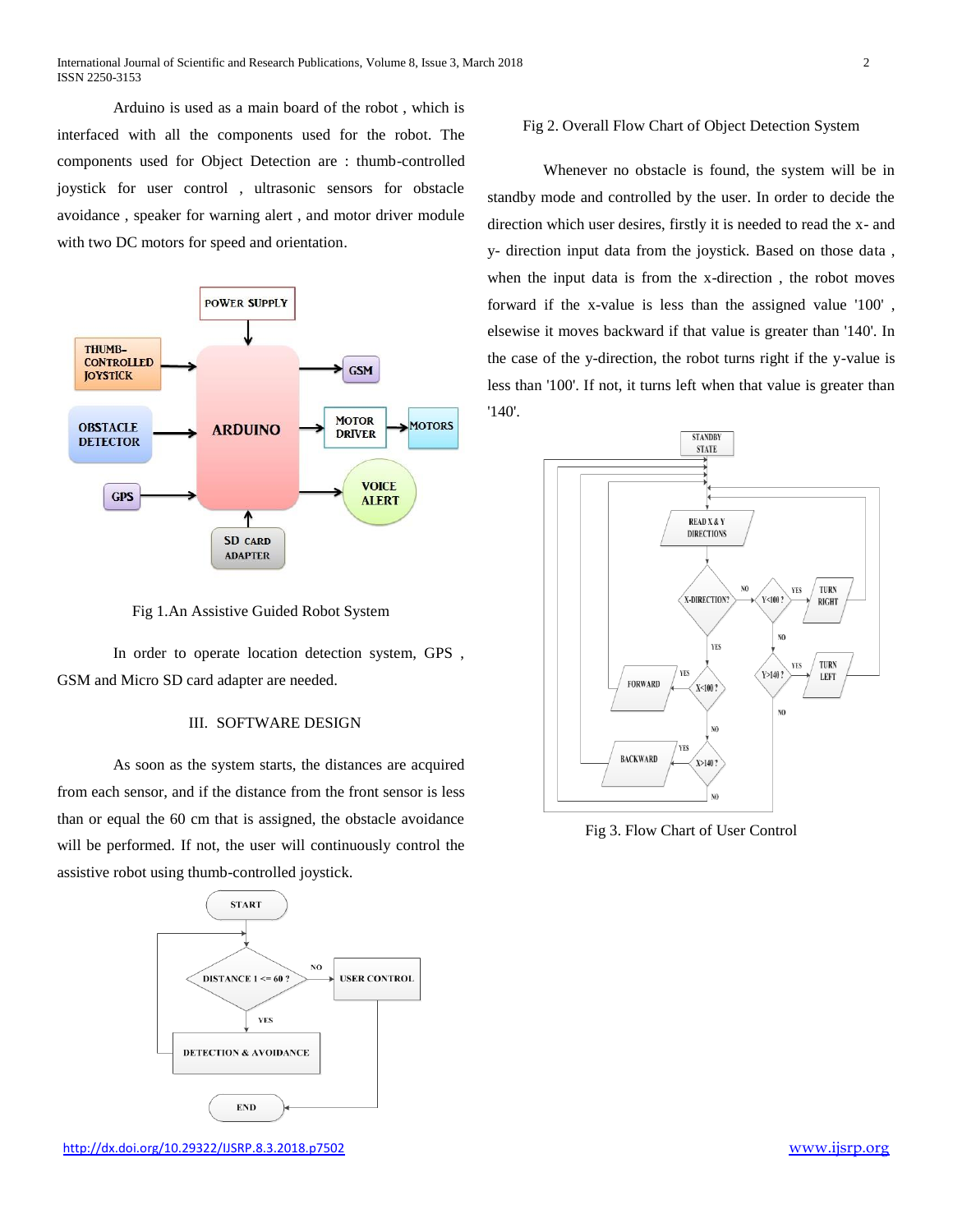

Fig 4. Flow Chart of Obstacle Avoidance

Whenever the obstacle is detected, according to the data, the distances of the two 45 degrees sensors are compared whether less than or equal to the 30 cm limit. If the condition does not satisfy, those two distances will be compared each other in order to turn to the direction with the larger distance. If the distance2 is larger than distance3, the robot will turn left. Otherwise, it will turn right. But when the condition meets, the distances of the two 180 degrees sensors are compared whether less than or equal to the 20 cm limit. If the condition does not satisfy, whether turning left or right is decided by the same routine as it does in the 45 degrees sensors. If all distances from the sensors are less than or equal to the assigned limits, at first, the robot will stop immediately and then, go backward until it finds its path without obstacle. After every condition, the system will update the data of the distance ranging.



First of all, phone numbers of user's guardian or family members are assigned in the program. Also a particular message is assigned as string type to compare with incoming message text. As long as initializing SD module has not done yet , the program keeps on checking whether initializing is done or not . After that, to initialize GSM module , it is needed to send AT commands to it. If done , we need to figure out GSM's availability . If it is available, the data from serial is checked whether equal to "OK" or not. If not, the AT commands are sent again since GSM is not working. When "OK" is return, incoming SMS is read. Then, incoming phone number and message text are separately saved as string. After that, checking GPS satellite and data availability is needed to be done. That data is formatted into string type when the data is received. After that, the formatted data is saved into SD card in order to show the traveled path. Next, the resemblance of the incoming and assigned phone number is verified. If it is not the same, integer variable is set as value 3. In the case of resemblance, incoming and assigned message texts are checked equal again. If no difference is found, variable value is set as 1. If not, it is set as 2.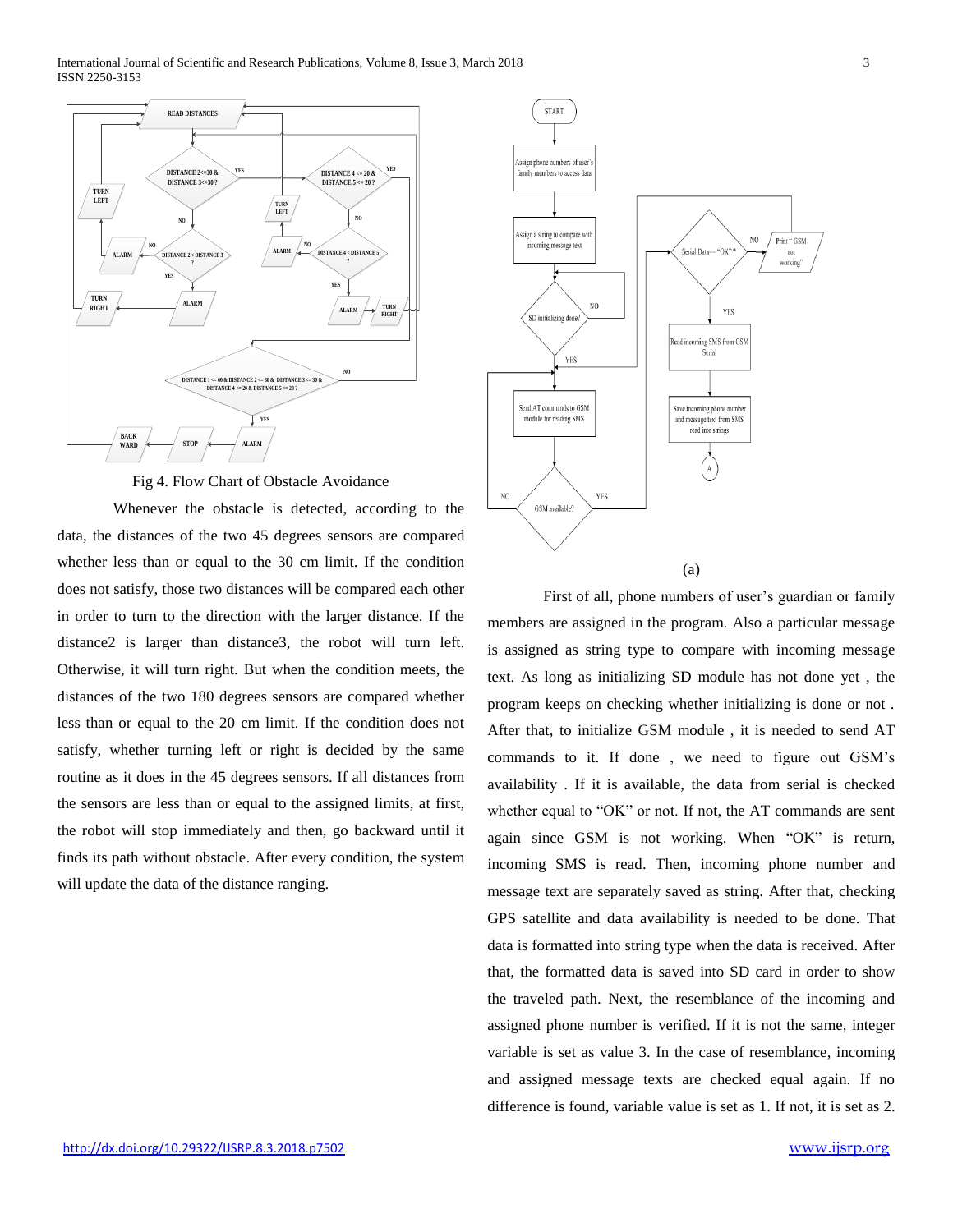After that, AT commands are sent to GSM for sending SMS. Then, it is needed to check until ">" is included in data.



(b)

Fig 5. Flow Chart For Location Detection

Finally, sending whether the location information or "invalid" to incoming phone number is decided according to the assigned value of above variable.

# IV. HARDWARE DESIGN

<http://dx.doi.org/10.29322/IJSRP.8.3.2018.p7502> [www.ijsrp.org](http://ijsrp.org/) In figure 6, the ultrasonic sensors are served as the main components for the obstacle detection. The trigger and echo pins of the sensors are connected to the digital output pins of the arduino. The PWM output ports of the arduino are connected to the trigger pins and the echo pins are connected to the digital ports .As long as no obstacle is found, this assistive robot is manually controlled by the user. It sends two inputs which are Xaxis and Y-axis from the joystick. They are connected to the analog pins. The sensors and joystick are operated at 5V. The

PWM pins 5 and 6 for inputs 1 and 3 of motor driver shield. For the inputs 2 and 4, the digital ports 34 and 36 are used. 5V is applied to operate motor driver, and then 12V is supplied through the shield to the DC motors.



Fig 6. Block Diagram for Combination of Object Detection and Location Detection Systems

As it can be seen in figure 6,the GSM and GPS modules are interfaced to the arduino board with the respective hardware serial ports. Each pair of Tx and Rx pins on both modules are reversely connected to those corresponding hardware serial pins on Mega. Pins of SD card adapter are assigned to the SPI pins of the arduino board. All of these modules are operated at 5V supply.

#### **V. IMPLEMENTATION**

In the robot's housing , there are two layers. The upper layer is equipped with the components of location detection and the another one is with those of object detection.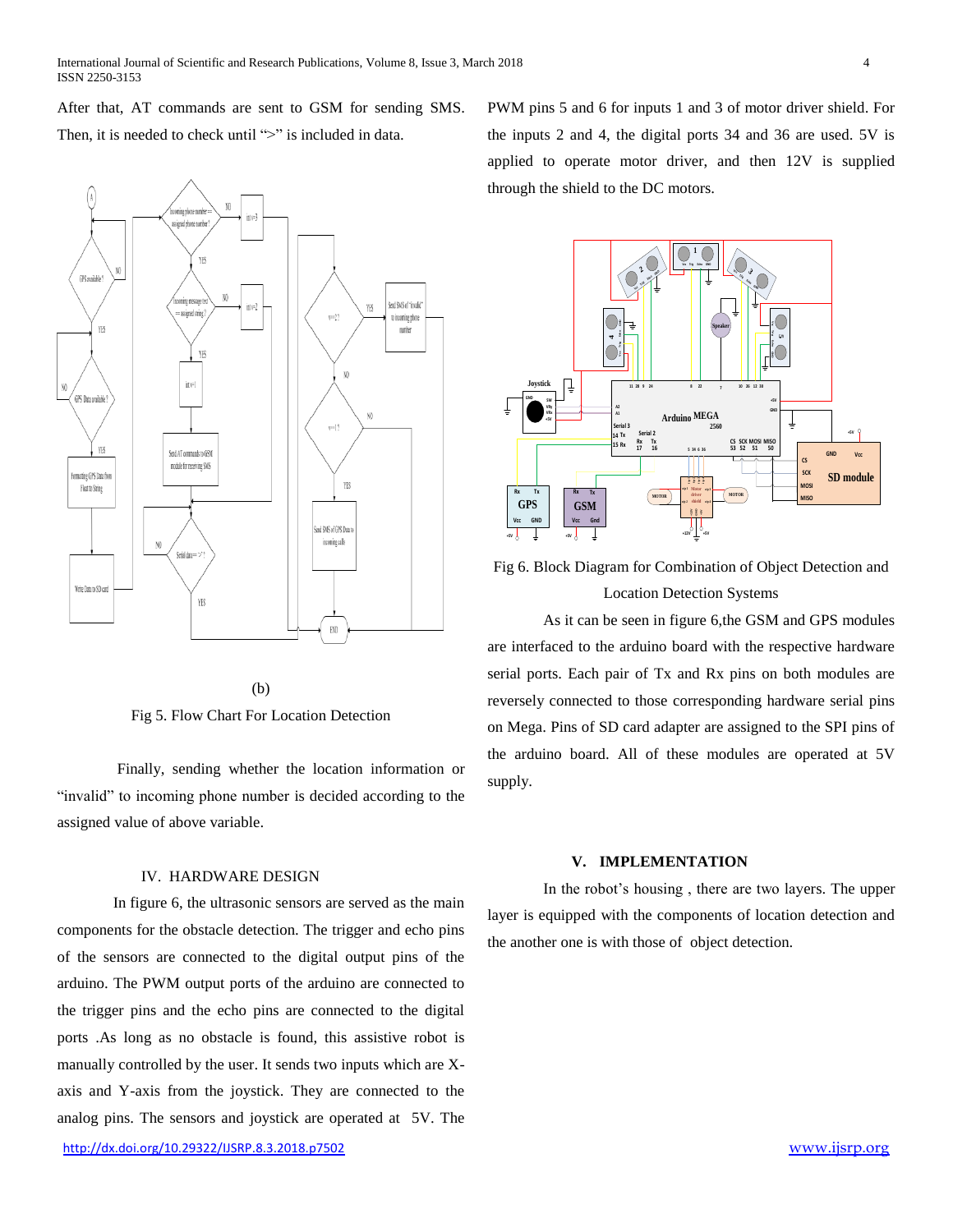

Fig 7. Implementation of an assistive robot

The power switch and thumb-controlled joystick are implemented in the handle of the robot.

## **VI. TESTS AND RESULTS**

The robot performs the user control until obstacle is found. Otherwise, the obstacle avoidance behavior is performed by the robot itself. The tested result from serial monitor of the user control and obstacle avoidance is shown in figure 8.



Fig 8. Object detection result from serial monitor



Fig 9. Acquiring user's location from location detection system

| Menus  <br><b>File</b>                                                      | Home            | Insert             | Page Layout        | Formulas  | Data | <b>Review</b> | View |   |   |   |   |    |
|-----------------------------------------------------------------------------|-----------------|--------------------|--------------------|-----------|------|---------------|------|---|---|---|---|----|
| All - File - Edit - View - Insert - Format - Tools - Data - Window - Help - |                 |                    |                    |           |      |               |      |   |   |   |   |    |
| 13月31日-山路13日では18日3-92-19-0-188-4-19号 a 12-4回 T13-0-2-                       |                 |                    |                    |           |      |               |      |   |   |   |   |    |
|                                                                             |                 |                    |                    |           |      |               |      |   |   |   |   |    |
|                                                                             |                 |                    |                    |           |      | Toolbars      |      |   |   |   |   |    |
| A1                                                                          | $ -$            |                    | <b>Z</b> Date/Time |           |      |               |      |   |   |   |   |    |
| <b>GPSDATA.csv</b>                                                          |                 |                    |                    |           |      |               |      |   |   |   |   |    |
| $\Lambda$                                                                   | R               | $\epsilon$         | $\mathbf{D}$       | <b>F.</b> | F.   | G             | H    | ٠ | K | œ | M | N. |
| 1 Date/Time                                                                 |                 | Latitude Longitude |                    |           |      |               |      |   |   |   |   |    |
| invalid                                                                     | *******         | *******            |                    |           |      |               |      |   |   |   |   |    |
| Invalid                                                                     | *******         | *******            |                    |           |      |               |      |   |   |   |   |    |
| <b>Allinvalid</b>                                                           | *******         | *******            |                    |           |      |               |      |   |   |   |   |    |
| linvalid                                                                    | *******         | *******            |                    |           |      |               |      |   |   |   |   |    |
| <b>R</b> invalid                                                            | <b>HERREE</b>   | 28888888           |                    |           |      |               |      |   |   |   |   |    |
| linvalid                                                                    | ******* ******* |                    |                    |           |      |               |      |   |   |   |   |    |
| linvalid                                                                    | ARABARA ASARARA |                    |                    |           |      |               |      |   |   |   |   |    |
| invalid                                                                     | ******* ******* |                    |                    |           |      |               |      |   |   |   |   |    |
| 109 invalid                                                                 | *******         | *******            |                    |           |      |               |      |   |   |   |   |    |
| invalid                                                                     |                 | *******            |                    |           |      |               |      |   |   |   |   |    |
| invalid                                                                     | *******         | 111111111          |                    |           |      |               |      |   |   |   |   |    |
| invalid                                                                     | ******* ******* |                    |                    |           |      |               |      |   |   |   |   |    |
| 8/4/2015 9:26 22.04708 96.47008                                             |                 |                    |                    |           |      |               |      |   |   |   |   |    |
| 8/4/2015 9:26 22.04702 96.47014                                             |                 |                    |                    |           |      |               |      |   |   |   |   |    |
| 8/4/2015 9:26 22:04696 96.4702                                              |                 |                    |                    |           |      |               |      |   |   |   |   |    |
| 8/4/2015 9:26 22.04692 96.47023                                             |                 |                    |                    |           |      |               |      |   |   |   |   |    |
| 8/4/2015 9:26 22.0469 96.47025                                              |                 |                    |                    |           |      |               |      |   |   |   |   |    |
| 8/4/2015 9:26 22.04717 96.47002                                             |                 |                    |                    |           |      |               |      |   |   |   |   |    |
| 8/4/2015 9:26 22.04723 96.46996                                             |                 |                    |                    |           |      |               |      |   |   |   |   |    |
| 8/4/2015 9:26 22.04725 96.46993                                             |                 |                    |                    |           |      |               |      |   |   |   |   |    |
| 8/4/2015 9:26 22.04726 96.46992                                             |                 |                    |                    |           |      |               |      |   |   |   |   |    |
| 8/4/2015 9:26 22.04727 96.46992                                             |                 |                    |                    |           |      |               |      |   |   |   |   |    |
| 8/4/2015 9:26 22.04727 96.46991                                             |                 |                    |                    |           |      |               |      |   |   |   |   |    |
| 8/4/2015 9:26 22.04728 96.46988                                             |                 |                    |                    |           |      |               |      |   |   |   |   |    |
| 8/4/2015 9:26 22.04728 96.46988                                             |                 |                    |                    |           |      |               |      |   |   |   |   |    |

Fig 10. Saved data in SD card as a CSV file

Whenever the message is received from the center, the GSM module send back the current location of the user as shown in figure 9. Every updated user's location from GPS module is saved into the SD card.

## REFERENCES

- [1] YIP ZHENG HOU, "Assistive guide robot for visually impaired person", University Technology Malaysia, JUNE 2013.
- [2] SIM900 AT Command Manual.
- [3] www.TheEngineeringProjects.com , "Receive SMS with AT commands using SIM900 and Arduino".
- [4] www.instructables.com , "Simple Arduino and HC-SR04 Example".